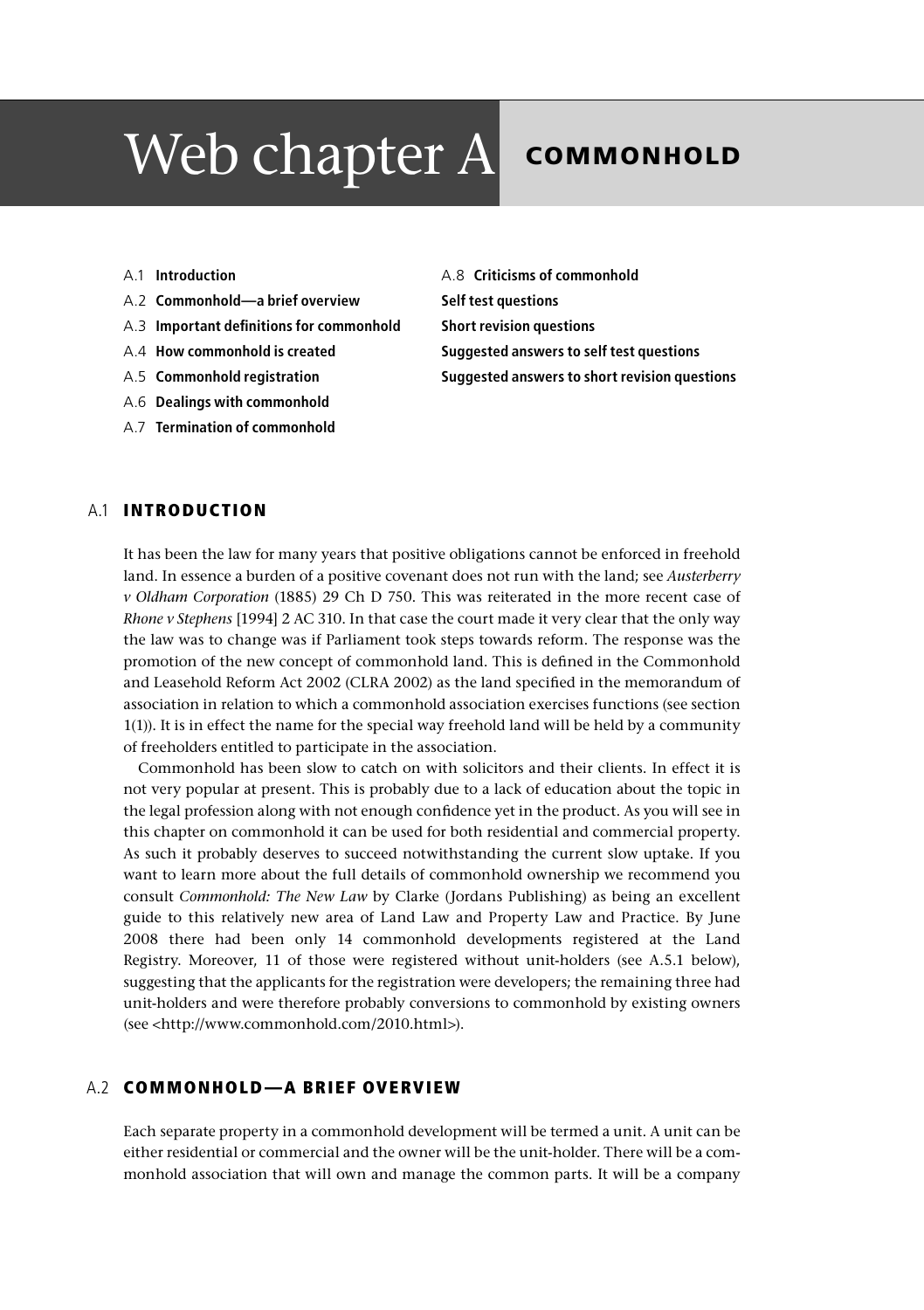limited by guarantee where all the members will be the unit-holders. Thus unit owners will have a duality of ownership. First they will own their units and, secondly, they will own a share of the commonhold association and thus indirectly the common parts.

All commonhold will be registrable at the Land Registry that will require on registration a Commonhold Community Statement (CCS) and the memorandum and articles of association. The CCS will contain the rules and regulations for the commonhold. It will be possible for owners of existing non-commonhold property to seek to convert their title to a commonhold arrangement, but 100 per cent of all owners will have to agree to the conversion. The freeholder must consent to the conversion, without which conversion cannot proceed.

In summary the unit-holder will in effect own, freehold-style, his or her flat or property instead of being a leaseholder. The unit-holder will share in the running of the commonhold-held common parts and be required to pay a management or service charge. Unlike leaseholds, the units will not be wasting assets; neither will they be at the whim of a freeholder and/or the freeholder's management policies.

# A.3 **IMPORTANT DEFINITIONS FOR COMMONHOLD**

# A.3.1 **UNIT-HOLDER**

A unit-holder is the person registered as proprietor, or entitled to be registered as proprietor, of a freehold estate in the unit (CLRA 2002, section 12). A sole unit-holder is a member of the commonhold association. You can also have joint unit-holders (section 13). In the case of joint unit-holders, they decide which of them is to be the member of the commonhold association. If they don't decide, then the unit-holder who is named first in the proprietorship register is the member. (Why can't they all be members? Presumably because it's fairer to have one vote per unit.) A commonhold unit is that part of the commonhold which is owned exclusively by the unit-holder on a freehold basis.

# A.3.2 **COMMONHOLD ASSOCIATION**

The commonhold association is the legal entity which owns and manages the common parts of the building or estate, and to which all unit-holders belong. It is a company limited by guarantee which means that its members, the unit-holders, are limited in their personal financial liability should the company collapse or be wound up; there are no shares or share capital. This is a private company limited by guarantee incorporated under the Companies Act 1985. Therefore it must have a memorandum of association setting out the objects of the company. Under section 34 of the CLRA 2002 one of the objects of the company must be to exercise the functions of a commonhold association. The commonhold land must be specified. The memorandum must fix the amount each member guarantees to contribute if the company is wound up—this is  $£1$ .

# A.3.3 **COMMONHOLD COMMUNITY STATEMENT**

The Commonhold Community Statement (CCS) serves two purposes:

- it describes the development, the units, and the common parts; and
- it sets out the rules under which it will be managed.

The CCS provides the framework to manage the building or estate and to regulate the rights and duties of the commonhold community, through one single, common document. The CCS will set out the rights and duties of the unit-holders and the commonhold association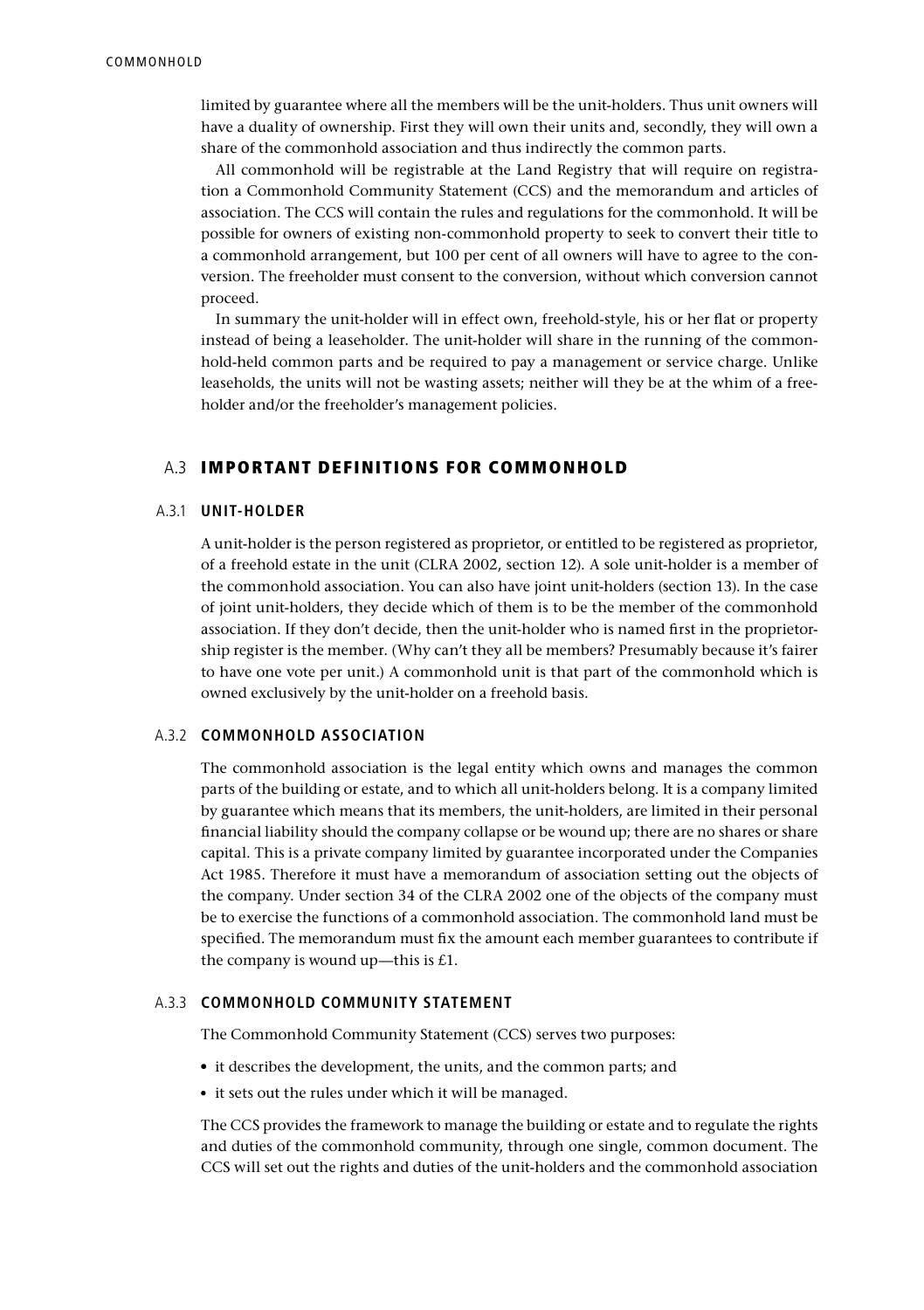and how management decisions are to be taken. Examples of duties are contained in section 31. They include:

- to pay money;
- to carry out works;
- to grant access;
- controlling the use of the unit e.g. residential only;
- not to cause nuisance or annoyance to neighbours.

Section 31(7) provides that a duty conferred by a commonhold community statement on a commonhold association or a unit-holder shall not require any other formality. So the duties are binding even though they are not contained in a deed. As soon as a unit-holder acquires a unit he or she is bound by the duties; there is no need for any separate deed.

Similarly, the *rights* do not require to be granted by deed. They are not easements as such and do not need to satisfy the requirements of section 52 of the Law of Property Act 1925. The distinction between legal easements and equitable easements is not relevant in commonhold. Simply read the CCS to establish what rights and duties exist.

# A.4 **HOW COMMONHOLD IS CREATED**

Land becomes commonhold land because it is registered as such. The role of Land Registry is to ensure that:

- commonhold land is clearly defined;
- it is transferable under the general principles of land registration, subject to the variations specific to commonhold;
- all associated and necessary documents within the commonhold development are accessible to those who wish to view them.

# A.5 **COMMONHOLD REGISTRATION**

# A.5.1 **REGISTRATION WITHOUT UNIT-HOLDERS**

As an example, before occupation of the units a developer applies for the land to be registered as commonhold. He can do this at the same time as he applies to register a transfer of the land to him, or applies for first registration. Before he applies he must first incorporate the commonhold association and draft the CCS. Then he must lodge at Land Registry the documents set out in Schedule 1 of the CLRA 2002. These are:

- the commonhold association's certificate of incorporation as a company;
- its memorandum and articles of association;
- the CCS:
- a certificate of compliance signed by the directors of the commonhold association. This deals with such matters as confirming that the CCS complies with the Act and that the association has not traded;
- certain consents—consents are required from the registered proprietors of the freehold land, the registered proprietor of any lease for more than 21 years (not seven, interestingly) and the proprietor of any registered charge.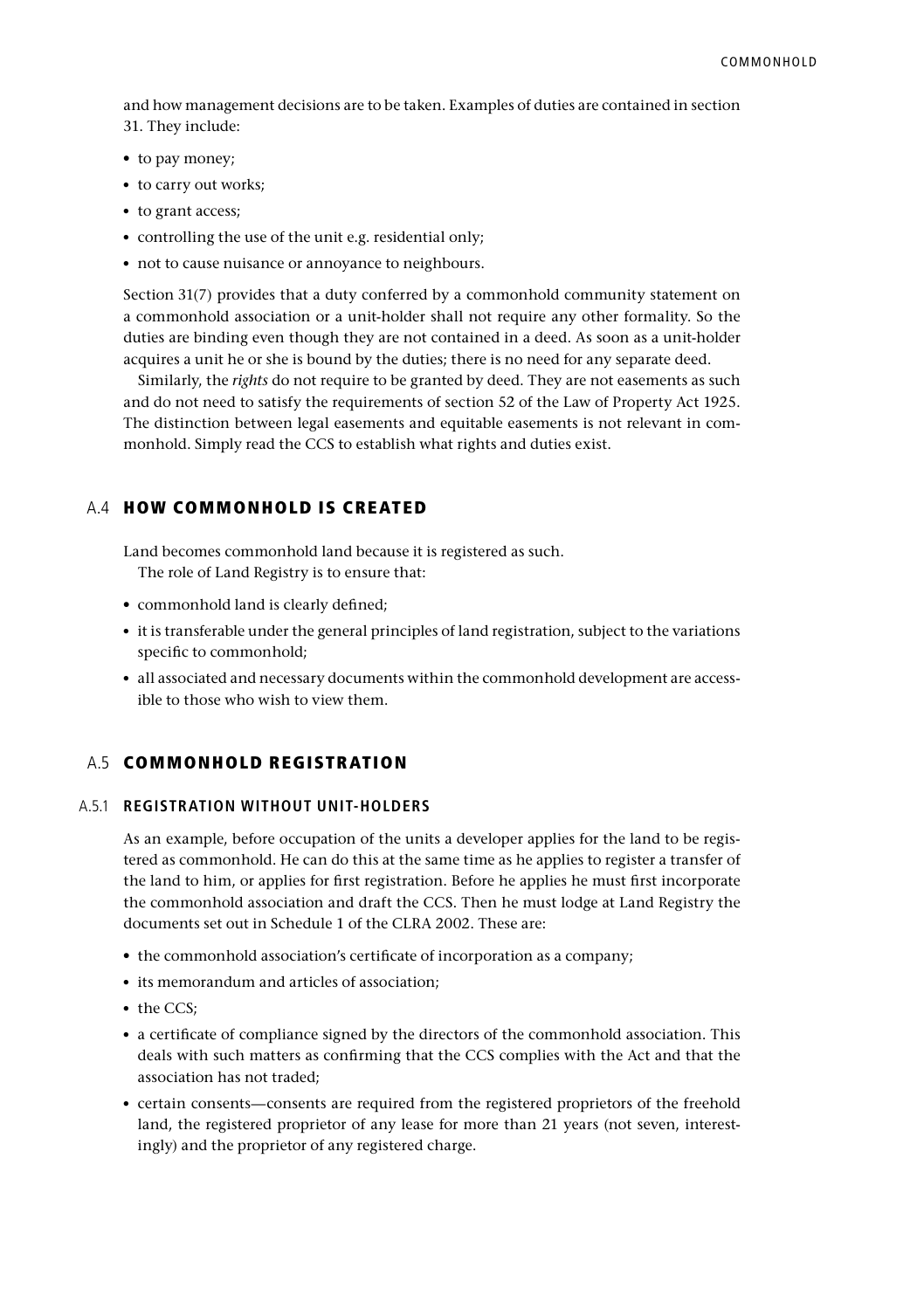The registration procedure including the entries that will be made on registration are set out in rules made under section 65 of the CLRA 2002.

# A.5.2 **REGISTRATION WITH UNIT-HOLDERS (I.E. CONVERSIONS)**

Where units are already occupied by long leaseholders an application can be made to convert the freehold reversion to commonhold (CLRA 2002, section 9). However all leaseholders and their mortgagees must consent. You cannot mix and match commonhold and long leases.

Typically a conversion will occur where long leaseholders own a management company that controls the freehold and they want to convert to commonhold. There is no transitional period. All leases are extinguished and registration of the commonhold common parts and units then occurs.

# A.6 **DEALINGS WITH COMMONHOLD**

#### A.6.1 **DEALINGS BY THE UNIT-HOLDER**

The unit-holder's powers to deal with his unit are set out in sections 15 to 22 of the Act.

- He may transfer the whole of his freehold unit. The new unit-holder then notifies the commonhold association of the transfer and becomes a member of the association. The outgoing unit-holder remains liable for any arrears of service charge or other previously incurred liabilities. Transfers of part are not permitted unless the commonhold association consents in writing (very unlikely I would have thought—perhaps where you agree to sell a bit of your unit to your next door neighbour). If this occurs, the CCS will need to be amended because the CCS defines the extent of the units and the extent of one at least will have changed.
- He may charge the whole of his unit (but not part).
- If he grants a lease of a residential unit, the lease must comply with conditions to be prescribed by regulations, e.g. length of lease.

# A.6.2 **DEALINGS BY THE COMMONHOLD ASSOCIATION**

#### **Common parts**

The commonhold association may transfer land in the common parts (i.e. adding or subtracting bits). In this event, as the extent of the common parts will be changed, an amendment to the CCS will be required.

The association may also create other interests in the common parts, e.g. an easement in favour of an adjoining development.

The association's power to create charges is restricted. Essentially it can create a legal mortgage but before doing so, it must pass a unanimous resolution to create the charge.

#### **Units**

The association may decide to change the size of the units (CLRA 2002, sections 23 and 24). In this event, the CCS must be amended to redefine the extent of the unit. However, not surprisingly, the unit-holder and any mortgagee must consent in writing before any change in size is made. There will be power for the court to dispense with the unit-holder's or chargee's consent in exceptional circumstances, e.g. if the unit-holder has disappeared.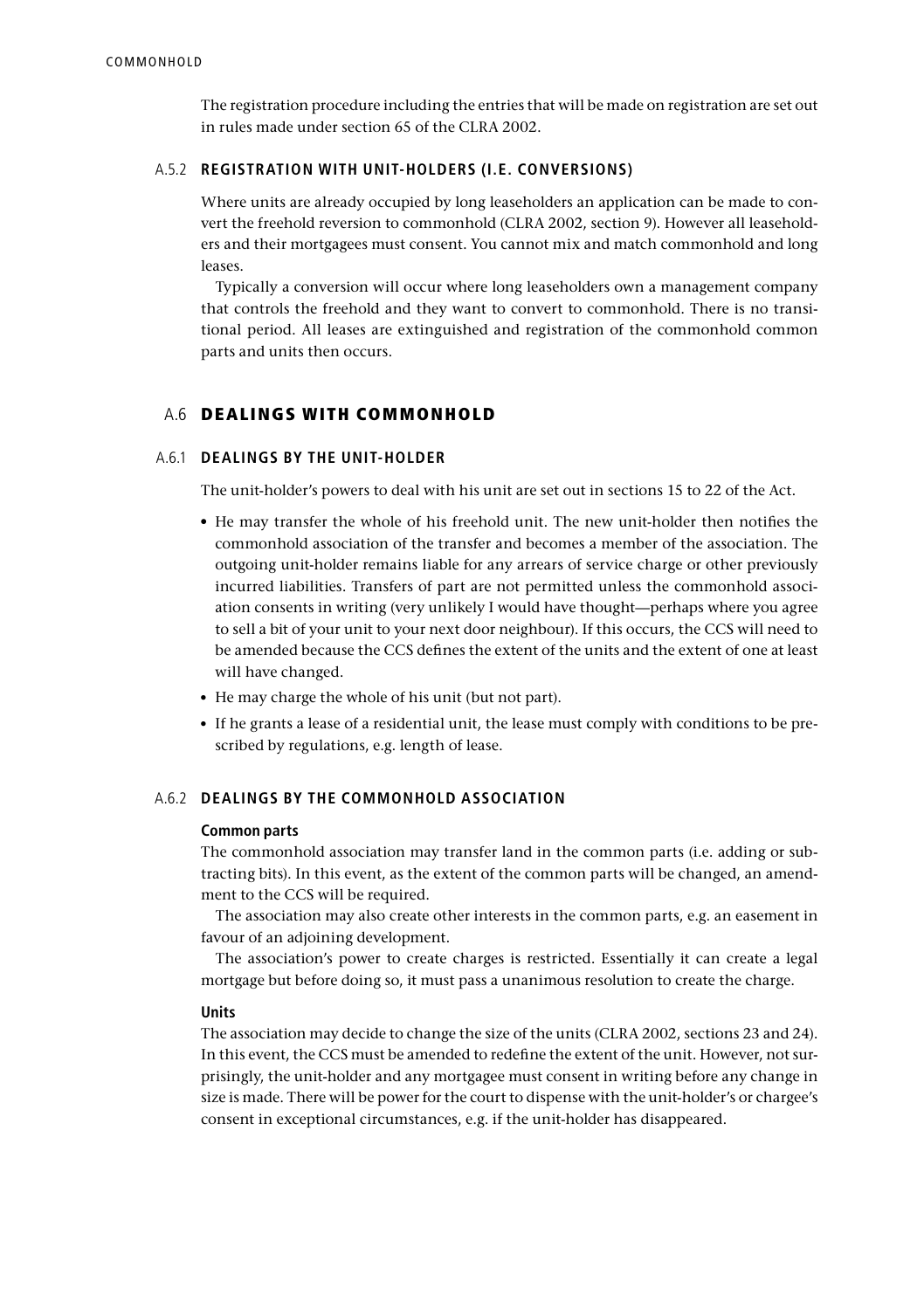# A.7 **TERMINATION OF COMMONHOLD**

This is covered in sections 43 to 56 of the Act. As the commonhold association is a limited company, it may be wound up. However, do remember there can be no commonhold land without a commonhold association. There are two types of winding up—voluntary, and by the court.

## A.7.1 **VOLUNTARY WINDING UP**

Here the unit-holders simply agree to end the commonhold, e.g. because they wish to sell to a developer for redevelopment.

The commonhold association must be solvent for a voluntary winding up.

The unit-holders must agree on a termination statement. This sets out how the commonhold association intends to deal with the common parts and the units, and how it will distribute the assets.

At least 80 per cent of the members of the association must vote in favour of the termination statement and the resolution to wind up the association. If *any* member does not vote in favour of winding up, the liquidator must apply to the court to decide how the termination should proceed. This protects the interests of those who did not vote in favour.

So if 100 per cent agree on the winding up there is no need to involve the court. The liquidator simply makes a termination application directly to Land Registry.

Ultimately, with the sanction of the court if necessary, the liquidator makes a termination application to Land Registry. The land will cease to be commonhold land and it will revert to normal freehold. The procedure for such applications will be governed by rules to be made under section 65 of the Act.

# A.7.2 **WINDING UP BY THE COURT**

Under the Insolvency Act 1986 a creditor may petition for the commonhold association which is unable to pay its debts to be wound up by the court. Of course this would be very serious for unit-holders because there can be no commonhold land without a commonhold association. So the court is given power to make a succession order allowing a newly formed commonhold association to take over. Again, rules will prescribe the procedure to be followed on applications for a successor to be registered as proprietor of the common parts.

# A.8 **CRITICISMS OF COMMONHOLD**

Some criticisms have been levelled at commonhold. One is the somewhat restrictive requirement for the consent of all leaseholders to a conversion to commonhold. In developments that are perhaps limited in size, then the current scheme will probably be satisfactory. However, if you have a larger development, (and here we mean where there are 20 leaseholders or more) then if just one acts unreasonably and refuses to agree to a commonhold conversion, or perhaps just cannot be bothered to agree, then clearly the remaining leaseholders will be greatly frustrated by this provision. The majority are trapped with their leases and there is nothing they can do about it. Furthermore, once leaseholders have acquired the freehold by enfranchisement (the right by statute to purchase the reversionary title) and granted themselves extended leases, the 'need' for commonhold all but disappears. Perhaps Parliament could have considered a provision requiring a small minority of leaseholders to surrender their leases and receive a freehold title in return or compensation if they prefer.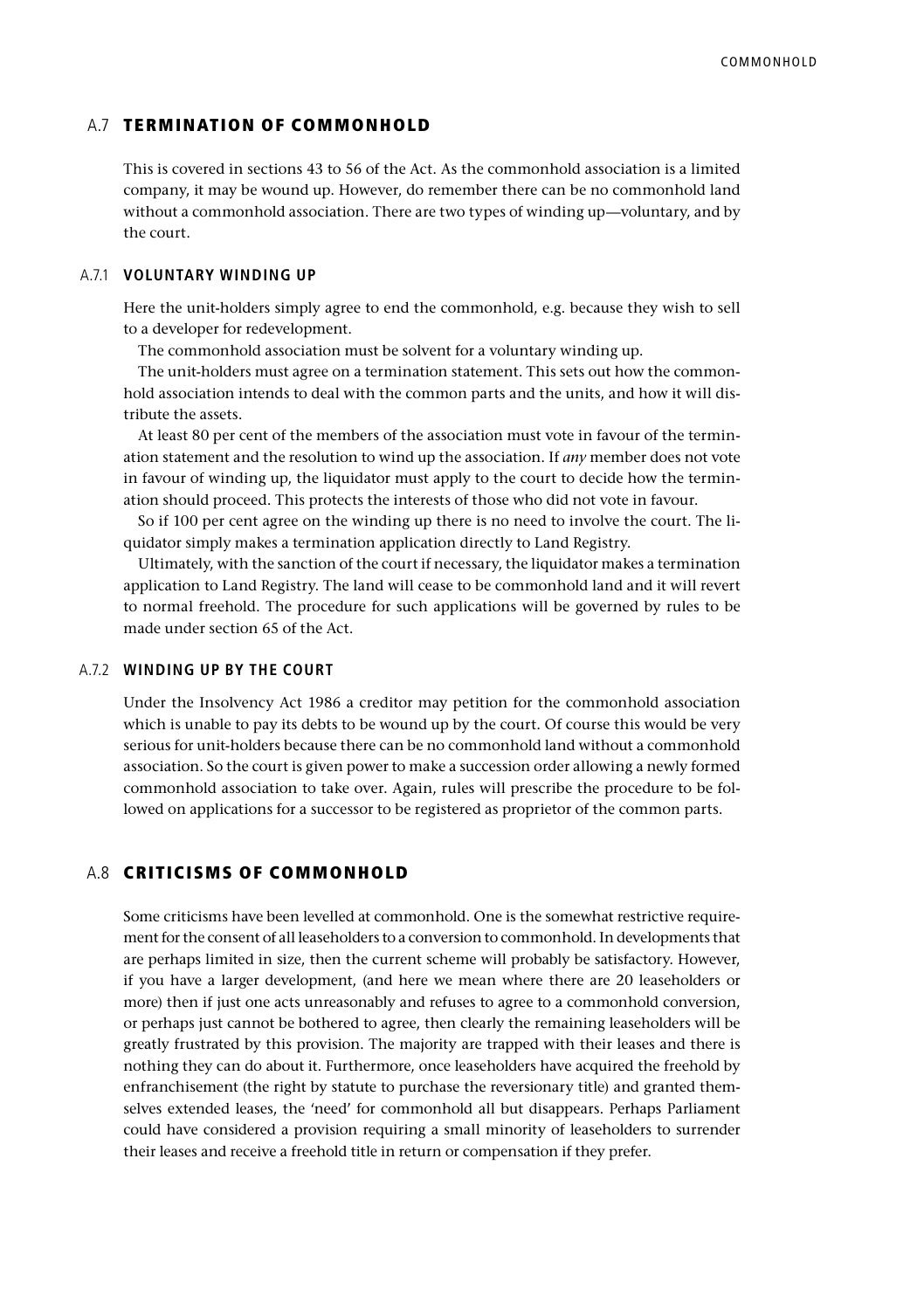Other criticisms include not allowing the commonhold association to impose a statutory charge on a unit for arrears of service charge. There is no forfeiture allowed so the association is left with standard remedies for the recovery of debts. Money judgements and charging orders take time to obtain and will not give priority over prior mortgages and charges.

Do be aware also that commonhold is not the final answer to the problem of freehold covenants. Commonhold will solve the problem of positive obligations within a commonhold community but not in other situations. That awaits the introduction of something called land obligations, a proposed reform of covenants which has yet to receive the green light from Parliament.

#### $Q_{xy}$ **Key Points** Commonhold

- A commonhold is a freehold community.
- Within the boundaries of that community are separate freeholders with their own units.
- These freeholders are called unit-holders.
- The remainder of the commonhold comprises the common parts, which are vested in a commonhold association.
- This association is a private company limited by guarantee and its only members are the freehold registered proprietors of the units within the community.
- The community is then bound together by a 'local law', which is drafted when the community is established. This local law is known as the Commonhold Community Statement (or CCS).
- Sch 2 of the Act lists the types of registered freehold that cannot be commonhold. These are flying freeholds (e.g. no commonhold flats above a shop not forming part of the commonhold), agricultural land, and where the title is contingent i.e where the estate is liable to revert by operation of law under a specified statute e.g. Places of Worship Sites Act 1873.

# **SELF TEST QUESTIONS**

- 1. It is possible to change the size of a commonhold unit provided the unit-holder and any chargee consent. TRUE/FALSE. Please delete the incorrect choice.
- 2. To achieve a voluntary winding-up of a commonhold which of the following is NOT a requirement:
	- (a) the commonhold association must be solvent;
	- (b) the unit-holders must agree on a termination statement;
	- (c) at least 70 per cent of the members of the association must vote in favour of the termination statement; or
	- (d) if not all members of the association vote in favour of the termination statement the liquidator must apply to the court to decide how the termination application should be made?
- 3. Under the commonhold legislation a building is permitted to have commonhold flats above a shop not forming part of the commonhold. TRUE/FALSE. Please delete the incorrect choice.
- 4. CCS is:
	- (a) a statement of the rights and duties of a landlord and tenant in a commonhold;
	- (b) a statement produced by local estate agents;
	- (c) a statement of the objects of the commonhold association private limited company; or
	- (d) a statement describing the commonhold development, the units and common parts, and the rules under which the commonhold will be managed?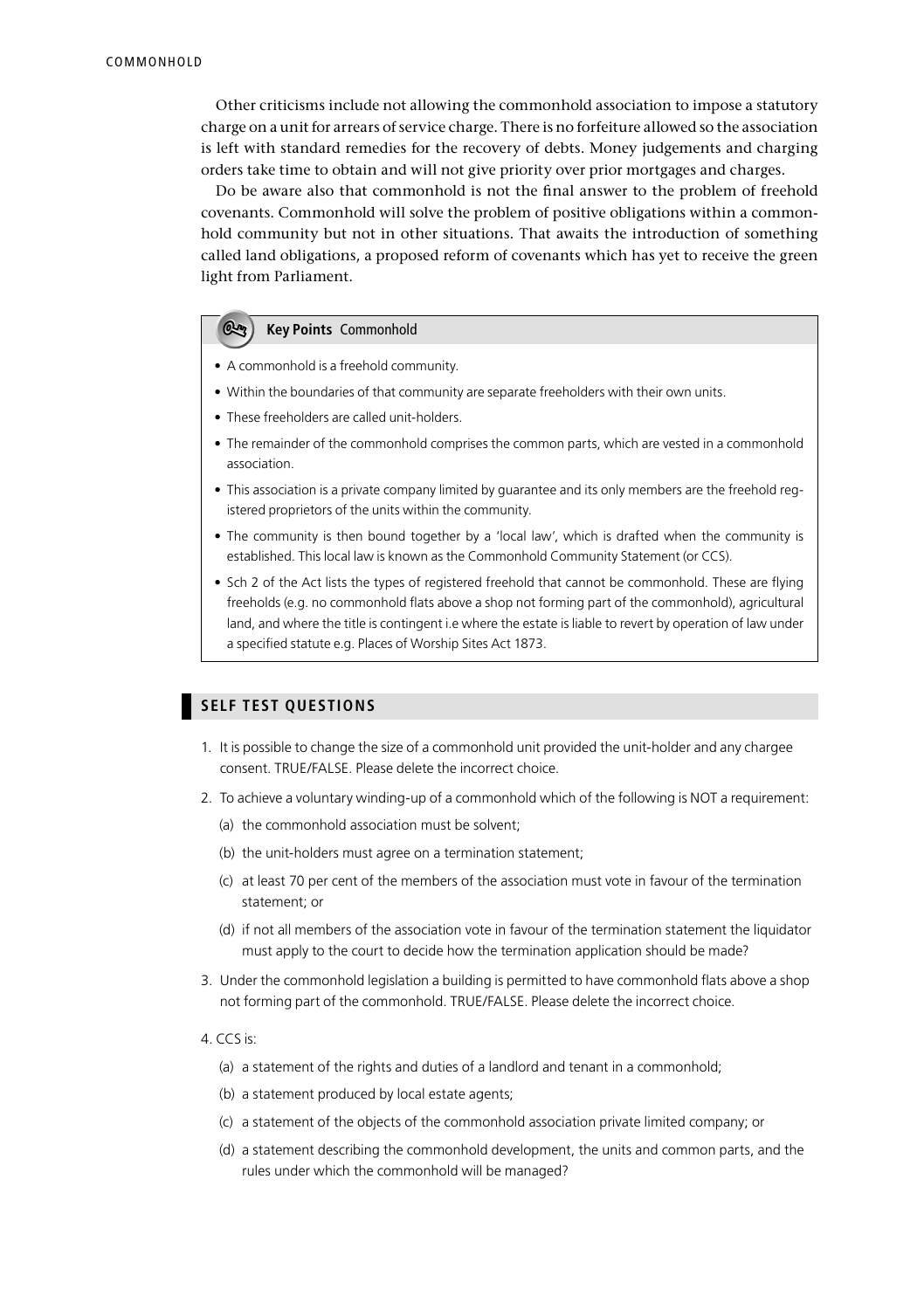5. Before an application can be made to convert an existing development into commonhold, a majority of all leaseholders and their mortgages must consent. TRUE/FALSE. Please delete the incorrect choice.

# **SHORT REVISION QUESTIONS**

#### COMMERCIAL PROPERT Y

#### **Question 1**

Your firm acts for developers who have recently built a new small estate of eight light industrial workshop units on the edge of town. They want to dispose of them by sales to individual workshop owners in such a way that ensures that the maintenance of the common areas (the estate roads and pavements and surrounding garden areas) are kept to a high standard, but they do not want to get involved in making sure that this is what is done. Please advise the developers of their options.

#### **Question 2**

Your firm acts for a local developer who has asked you for a brief overview of commonhold as he is acutely aware of the deficiencies in the leasehold arrangement where multi-occupied single sites are concerned. Your Principal has asked you to prepare some briefing notes for his use. Please provide such briefing notes.

#### RESIDENTIAL PROPERT Y

#### **Question 1**

Your firm's marketing department are interested in developing new area of expertise. You have suggested commonhold and the marketing department want from you a view of the potential popularity of commonhold and where it is likely to be used. Please set out your thoughts on this area.

# **SUGGESTED ANSWERS TO SELF TEST QUESTIONS**

- 1. The correct selection is true, although the court can dispense with consent in exceptional circumstances, e.g. if a unit-holder has vanished.
- 2. The correct answer is (c)—it is 80 per cent.
- 3. The correct selection is false.
- 4. The correct answer is (d).
- 5. The correct selection is false—it is all of them, not a majority.

# **SUGGESTED ANSWERS TO SHORT REVISION QUESTIONS**

# COMMERCIAL PROPERTY

#### **Question 1**

The developers wish to sell off their development to individual workshop owners while ensuring that there is a mechanism in place to maintain the common areas of the development. This can be achieved in one of two ways: first by granting leases and then vesting the freehold in a management company where the shareholders are the eight lessees; secondly by creating a commonhold that governs this estate.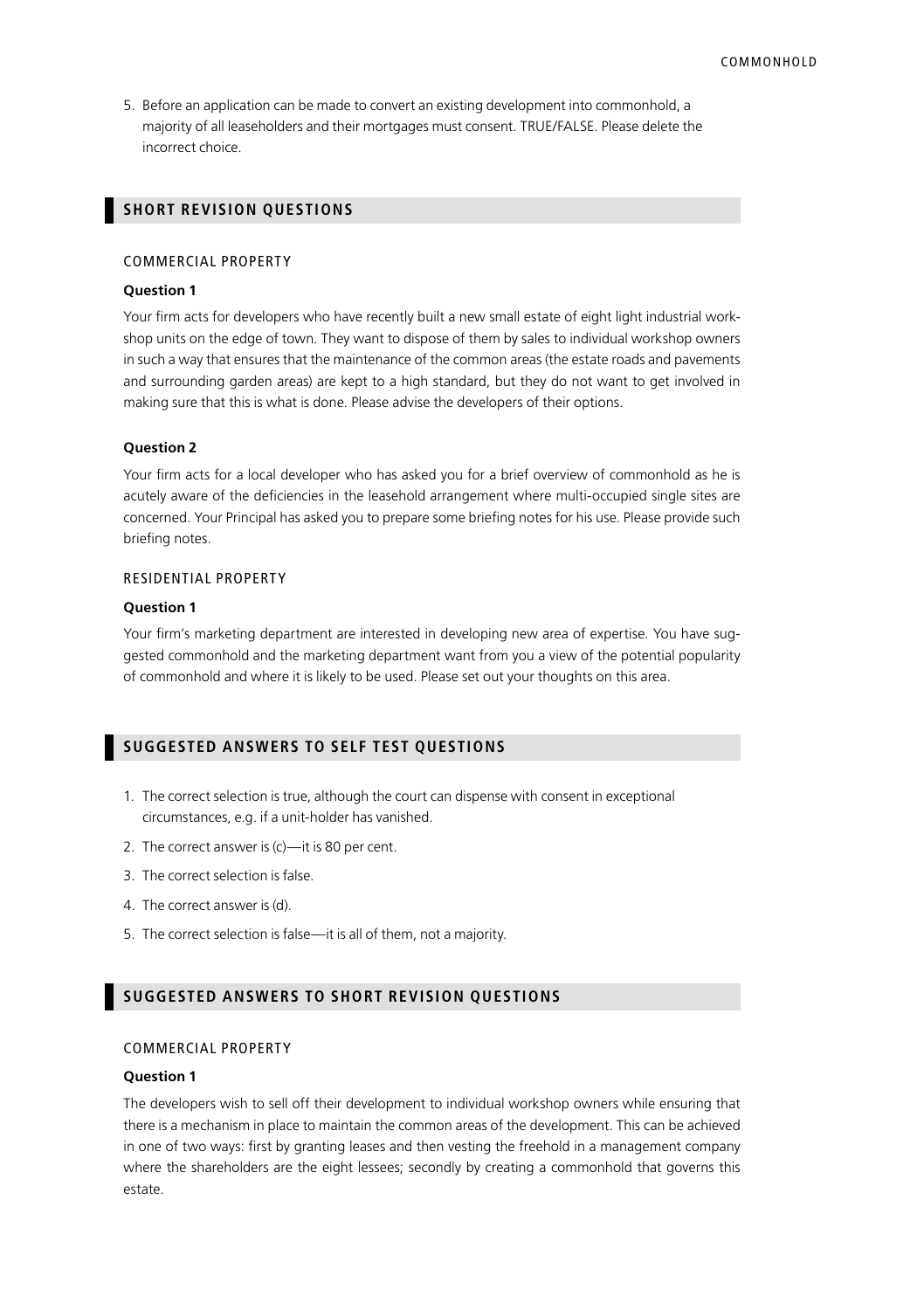- (a) Leasehold solution. The developers will grant leases with three parties. The first will be themselves as lessors. The second will be the lessee/purchaser and the third will be a management company given the title to the common parts by a lease with the developers and with whom the lessee must covenant to pay a service charge levied by the company. They will control that company, as each owner will have a share in the company. In this way the management company will be obliged to maintain the common parts and the lessees will be obliged to pay for it.
- (b) Commonhold solution. Alternatively the developers can sell off commonhold units. Each separate property in a commonhold development will be termed a unit. A unit can be either residential or commercial and the owner will be the unit-holder. There will be a commonhold association that will own and manage the common parts. It will be a company limited by guarantee where all the members will be the unit-holders. Thus unit owners will have a duality of ownership. First they will own their units and, secondly, they will own a share of the commonhold association and thus indirectly the common parts. The unit-holder will share in the running of the commonhold-held common parts and be required to pay a management or service charge.

# **Question 2**

A burden of a positive covenant does not run with the land; see *Austerberry v Oldham Corporation*  (1885) 29 Ch D 750. This was reiterated in the more recent case of *Rhone v Stephens* [1994] 2 AC 310. In that case the court made it very clear that the only way the law was to change was if Parliament took steps towards reform. Their response was the concept of commonhold land. This is defined in the Commonhold and Leasehold Reform Act 2002 (CLRA) as the land specified in the memorandum of association in relation to which a commonhold association exercises functions (see section 1(1)). It is in effect the name for the special way freehold land will be held by a community of freeholders entitled to participate in the association. Each separate property in a commonhold development will be termed a unit. A unit can be either residential or commercial, and the owner will be the unit-holder. There will be a commonhold association that will own and manage the common parts. It will be a company limited by guarantee where all the members will be the unit-holders. Thus unit owners will have a duality of ownership. First they will own their units and, secondly, they will own a share of the commonhold association and thus indirectly the common parts.

All commonhold will be registrable at the Land Registry that will require on registration a Commonhold Community Statement (CCS) and the memorandum and articles of association. The CCS will contain the rules and regulations for the commonhold. It will be possible for owners of existing non-commonhold property to seek to convert their title to a commonhold arrangement, but 100 per cent of all owners will have to agree to the conversion. The freeholder must consent to the conversion, without which conversion cannot proceed.

In summary the unit-holder will in effect own, freehold-style, his or her flat or property instead of being a leaseholder. The unit-holder will share in the running of the commonhold-held common parts and be required to pay a management or service charge. Unlike leaseholds, the units will not be wasting assets; neither will they be at the whim of a freeholder and/or the freeholder's management policies.

## RESIDENTIAL PROPERTY

#### **Question 1**

How popular will commonhold become? It appears to be a flexible solution to many of the problems in the current freeehold and leasehold system. It offers titles of indefinite duration that can be freely bought and sold and mortgaged in the same way as any other freehold estate in land. Having just the one CCS for the whole development is a particularly attractive feature. It gives the assurance that the rights and obligations in the CCS will affect all unit-holders in exactly the same way. This uniformity simply does not occur in many leasehold schemes where the terms of the different leases often vary.